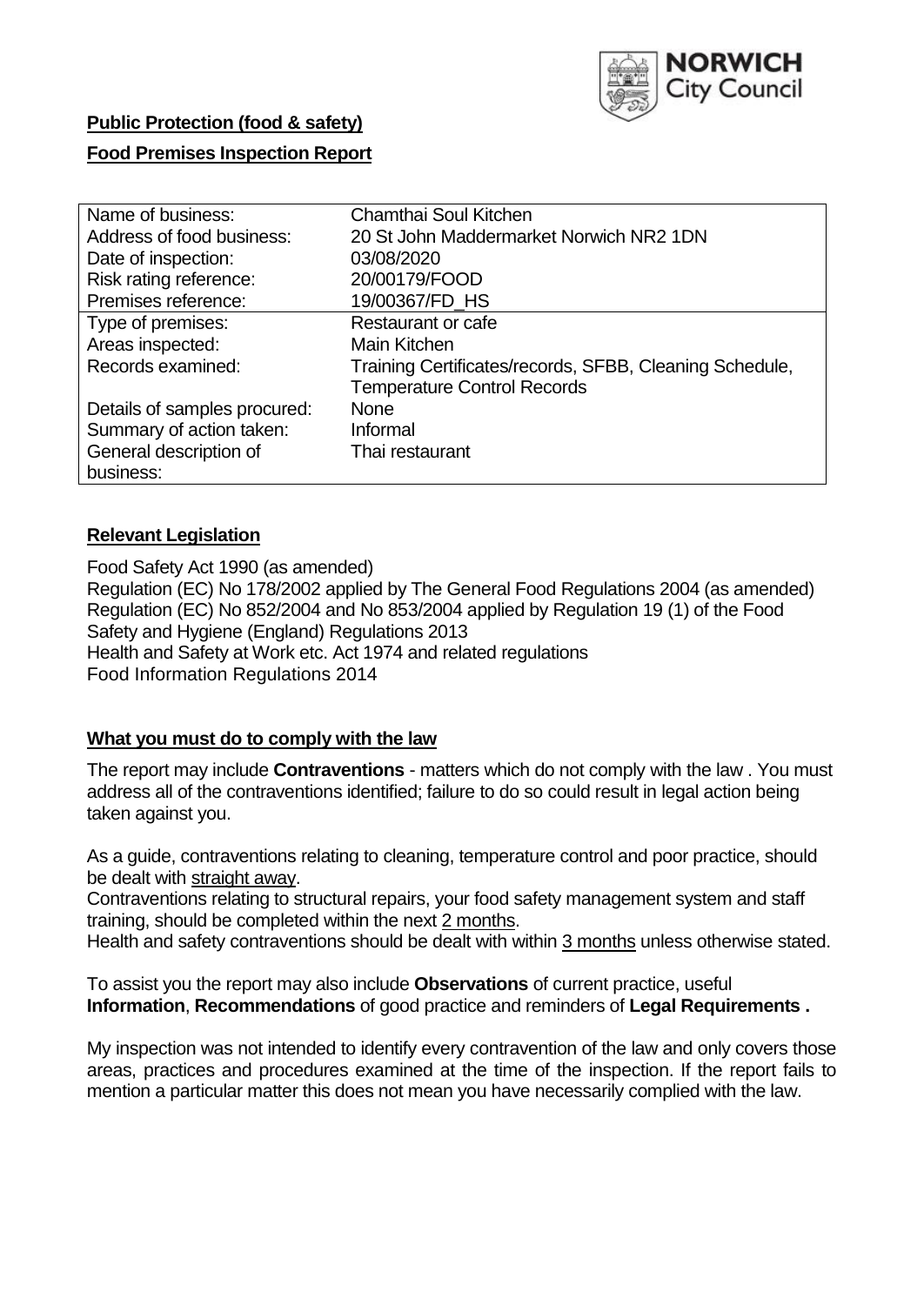# **FOOD SAFETY**

#### **How we calculate your Food Hygiene Rating:**

The food safety section has been divided into the three areas which you are scored against for the hygiene rating: 1. food hygiene and safety procedures, 2. structural requirements and 3. confidence in management/control procedures. Each section begins with a summary of what was observed and the score you have been given. Details of how these scores combine to produce your overall food hygiene rating are shown in the table.

| <b>Compliance Area</b>                     |          |    |   | <b>You Score</b> |                |    |           |    |          |  |  |
|--------------------------------------------|----------|----|---|------------------|----------------|----|-----------|----|----------|--|--|
| Food Hygiene and Safety                    |          |    |   | $\Omega$         | 5              | 10 | 15        | 20 | 25       |  |  |
| <b>Structure and Cleaning</b>              |          |    |   | $\overline{0}$   | 5              | 10 | 15        | 20 | 25       |  |  |
| Confidence in management & control systems |          |    |   | $\overline{0}$   | 5              | 10 | 15        | 20 | 30       |  |  |
|                                            |          |    |   |                  |                |    |           |    |          |  |  |
| <b>Your Total score</b>                    | $0 - 15$ | 20 |   | $25 - 30$        | $35 - 40$      |    | $45 - 50$ |    | > 50     |  |  |
| <b>Your Worst score</b>                    | 5        | 10 |   | 10               | 15             |    | 20        |    |          |  |  |
|                                            |          |    |   |                  |                |    |           |    |          |  |  |
| <b>Your Rating is</b>                      | 5        | 4  | 3 |                  | $\overline{2}$ |    |           |    | $\Omega$ |  |  |

Your Food Hygiene Rating is 5 - a very good standard



## **1. Food Hygiene and Safety**

Food hygiene standards are high. You demonstrated a very good standard of compliance with legal requirements. You have safe food handling practices and procedures and all the necessary control measures to prevent cross-contamination are in place. Some minor contraventions require your attention. **(Score 5)** 

## Contamination risks

**Observation** I was pleased to see you were able to demonstrate effective controls to prevent cross-contamination.

#### Personal Hygiene

**Observation** I was pleased to see that standards of personal hygiene were high.

Temperature Control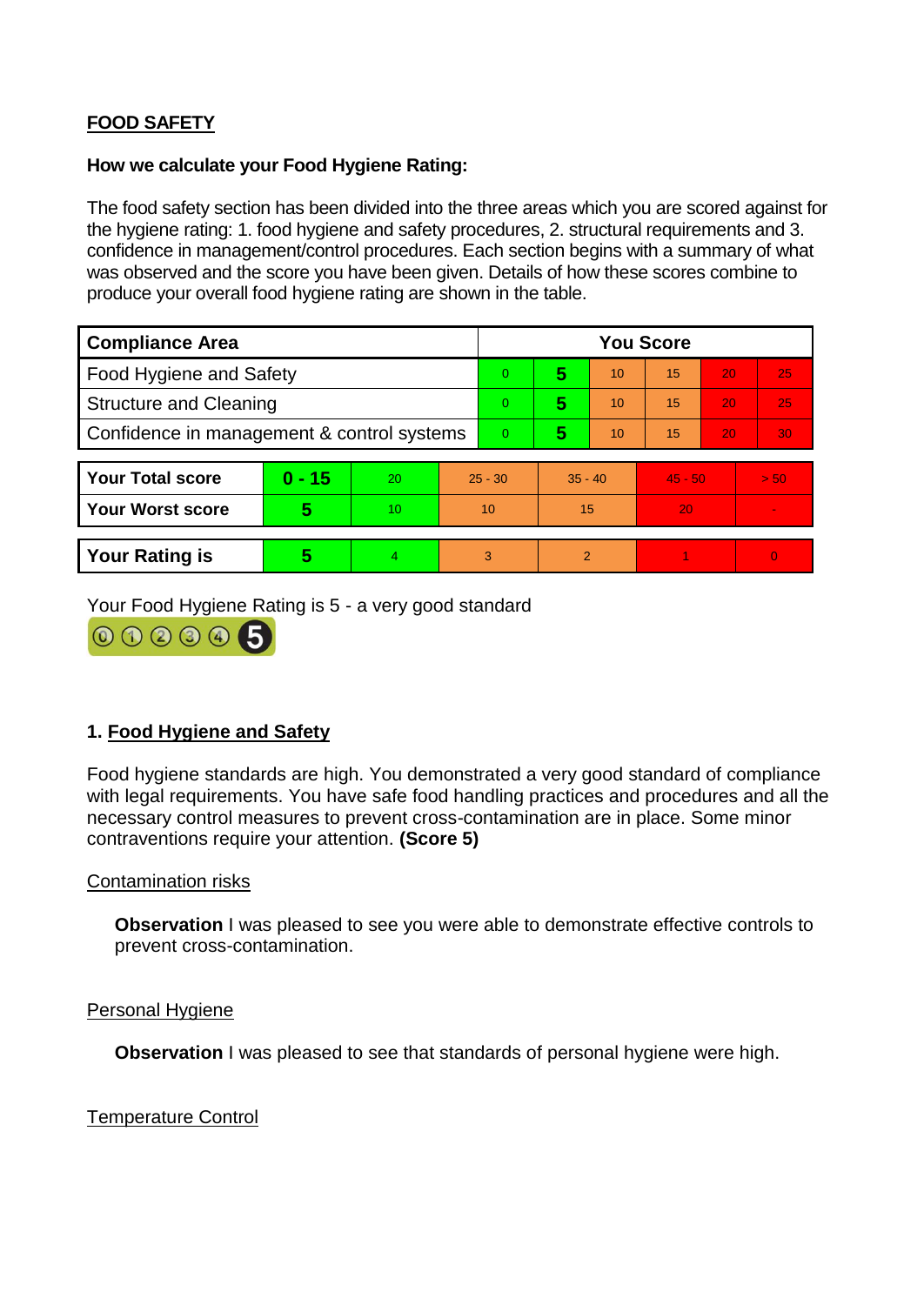**Observation** I was pleased to see you were able to limit bacterial growth and/or survival by applying appropriate temperature controls at points critical to food safety and that you were monitoring temperatures.

**Recommendation** It is a government recommendation that eggs are stored in the fridge

#### Poor Practices

**Guidance** It is permitted to sell food after its BEST BEFORE date, but becomes an offence if it is not of the nature, substance or quality demanded by the consumer. You must check the food and make sure your customers are aware that it is past the BEST BEFORE date.

## **2. Structure and Cleaning**

The structure facilities and standard of cleaning and maintenance are all of a good standard and only minor repairs and/or improvements are required. Pest control and waste disposal provisions are adequate. The minor contraventions require your attention. **(Score 5)** 

## Cleaning of Structure

**Observation** The kitchen had been well maintained and the standard of cleaning was good.

**Contravention** The following structural items were dirty and require more frequent and thorough cleaning:

 $\bullet$  the mat to the kitchen

**Observation** You had dedicated equipment for the preparation of raw and ready-to-eat foods.

## Cleaning Chemicals / Materials / Equipment and Methods

**Observation** I was pleased to see that the premises was kept clean and that your cleaning materials, methods and equipment were able to minimise the spread of harmful bacteria between surfaces.

**Observation** Ensure disposable cloths are disposed of at the end of the day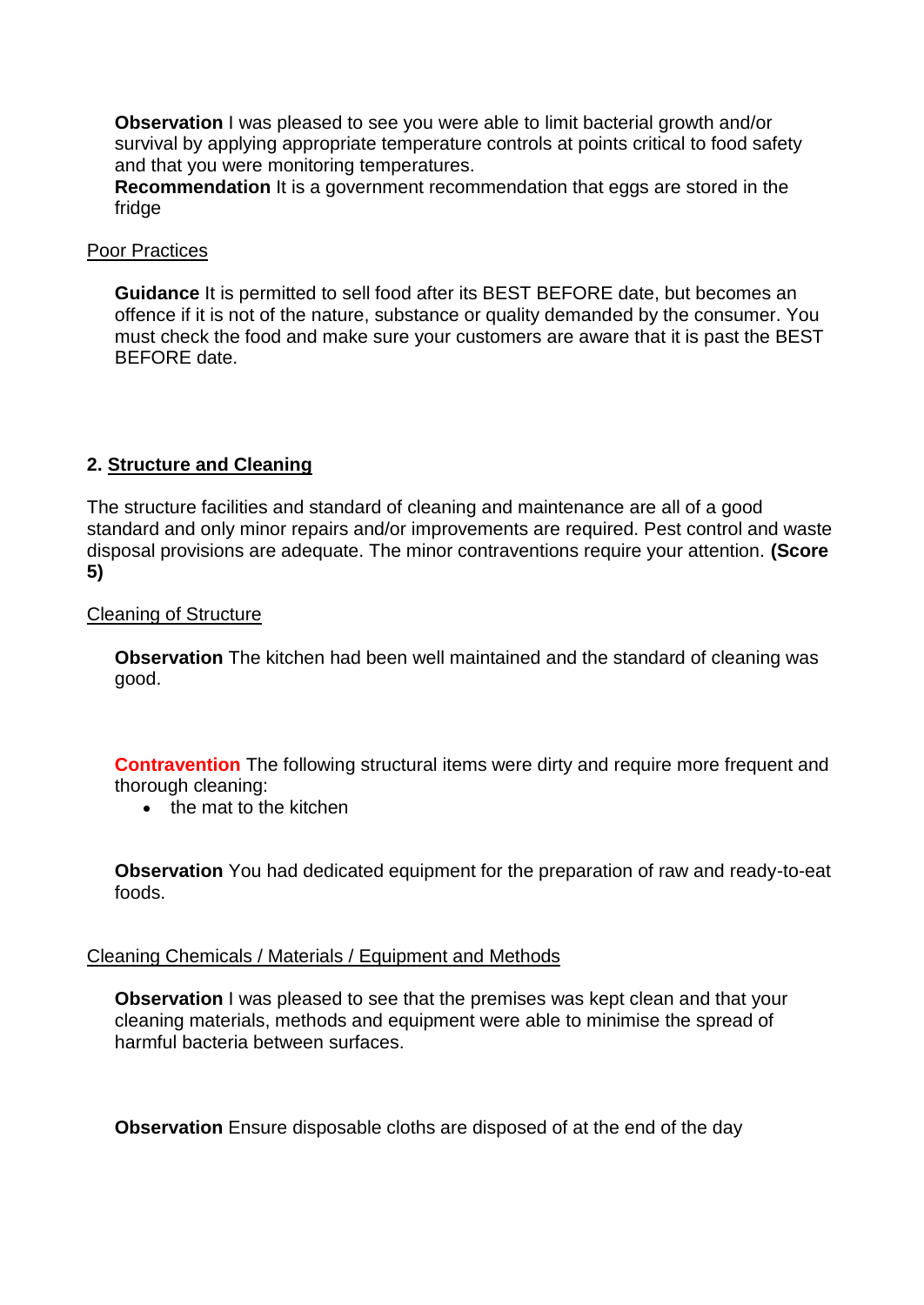#### **Maintenance**

**Observation** I was pleased to see the kitchen had recently been refurbished. **Observation** You are maintaining the premises in good condition.

## Facilities and Structural provision

**Observation** I was pleased to see the premises had been well maintained and that adequate facilities had been provided.

## Pest Control

**Observation** I was pleased to see that the premises was proofed against the entry of pests and that pest control procedures were in place.

## **3. Confidence in Management**

A food safety management system is in place and you demonstrate a very good standard of compliance with the law. You have a good track record. There are some minor contraventions which require your attention.Your records are appropriate and generally maintained. You have a good track record. There are some minor contraventions which require your attention. **(Score 5)** 

#### Type of Food Safety Management System Required

**Observation** Your SFBB/food safety management system was in place and working well. I was confident you had effective control over hazards to food.

**Observation** You were date labelling perishable foods appropriately and could demonstrate effective control over food spoilage organisms.

**Observation** You had colour-coded equipment and effective separation between raw and ready-to-eat food at all stages in your operation.

**Observation** You were monitoring (and recording) the temperatures of your fridges and freezers as well as the temperature of cooked/hot-held food and could demonstrate effective systems for controlling bacterial growth and survival.

**Recommendation** Add all equipment to your cleaning schedule e.g microwave shelves and the mat in the kitchen